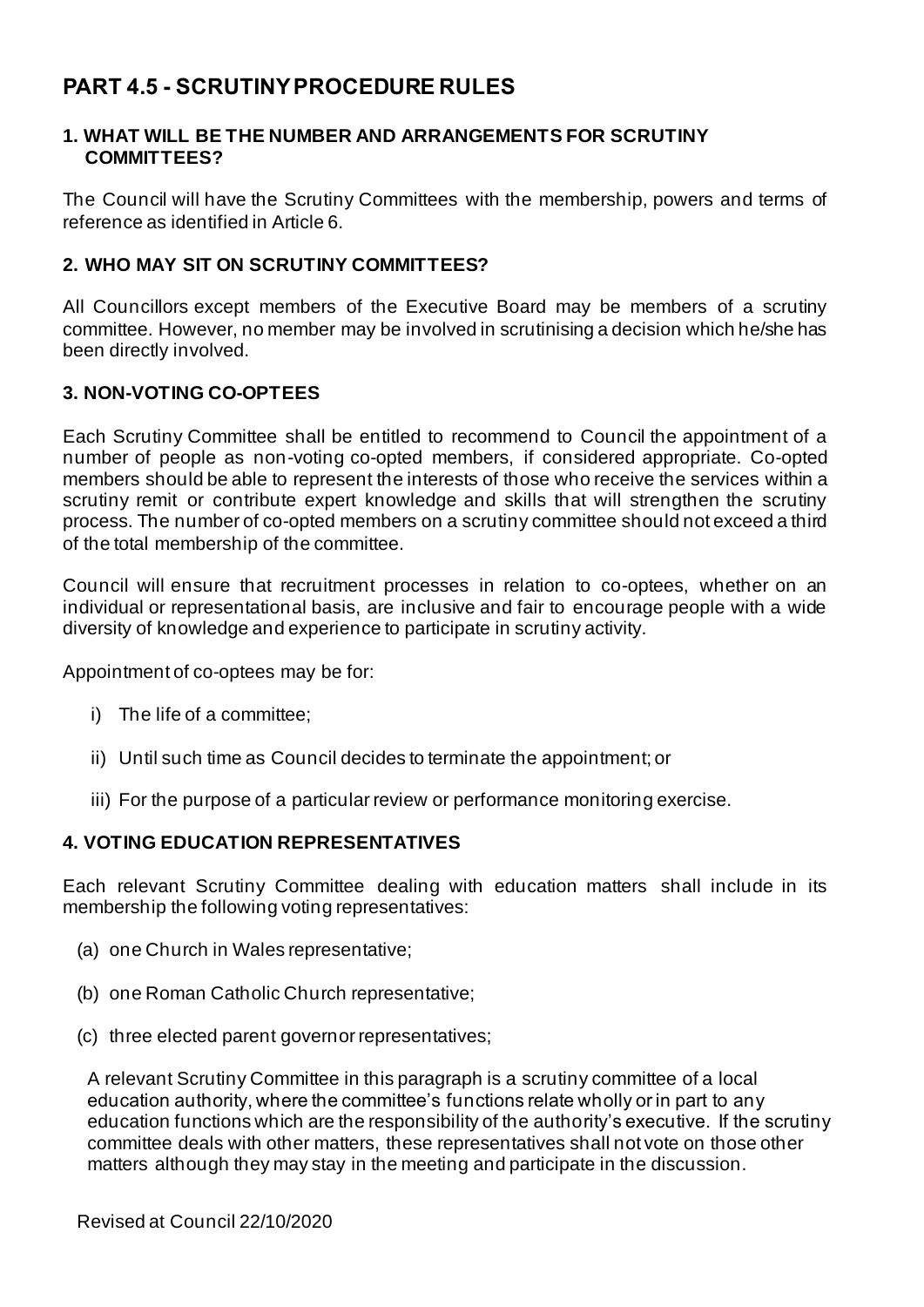# **5. MEETINGS OF SCRUTINY COMMITTEES**

There shall be at least six ordinary meetings of each Scrutiny Committee in each year. In addition, extraordinary meetings may be called from time to time as and when appropriate and following the agreement of the Chief Executive in consultation with the Chair of the appropriate committee.

# **6. VENUES**

Scrutiny Committees will usually meet in one of the Council's administrative offices but from time to time will meet in appropriate community facilities.

# **7. QUORUM**

The quorum for a scrutiny committee shall be one third of the Members rounded up to the nearest whole number.

# **8. WHO CHAIRS SCRUTINY COMMITTEE MEETINGS?**

Chairs and Vice Chairs of scrutiny committees will be drawn from among the Councillors sitting on the committee and will be appointed by the council at its annual meeting in accordance with the procedure set out in the Council Procedure Rules in Part 4 of this Constitution.

#### **9. WORK PROGRAMME**

Subject to overall co-ordination of the exercise by the Policy & Resources Scrutiny Committee in order to avoid duplication of resources, Scrutiny Committees will be responsible for setting their own work programmes. Prior to the development of their work programmes, Scrutiny Committees will seek views from the public on topics that could be considered as part of their work. Copies of final work programmes will be sent to public sector and other relevant partners.

The programme itself will also be subject to ongoing review during the year as circumstances change. Updated work programmes will made available on the Council's website throughout the municipal year.

# **10. AGENDA ITEMS**

- (1) Any member of a Scrutiny Committee may, between meetings, ensure that any matter relevant to the remit of their Committee is placed on the agenda and considered at a meeting of that Committee by submitting a request in writing to the Chief Executive, in consultation with the Chair of the relevant Scrutiny Committee. On receipt of such a request the Chief Executive will ensure that it is included on the next appropriate agenda.
- (2) At a meeting of a Scrutiny Committee any member under the agenda item "Forthcoming Items" may request that an item be placed on the agenda of the next meeting for consideration. The committee will then consider the member's rationale for the request and decide: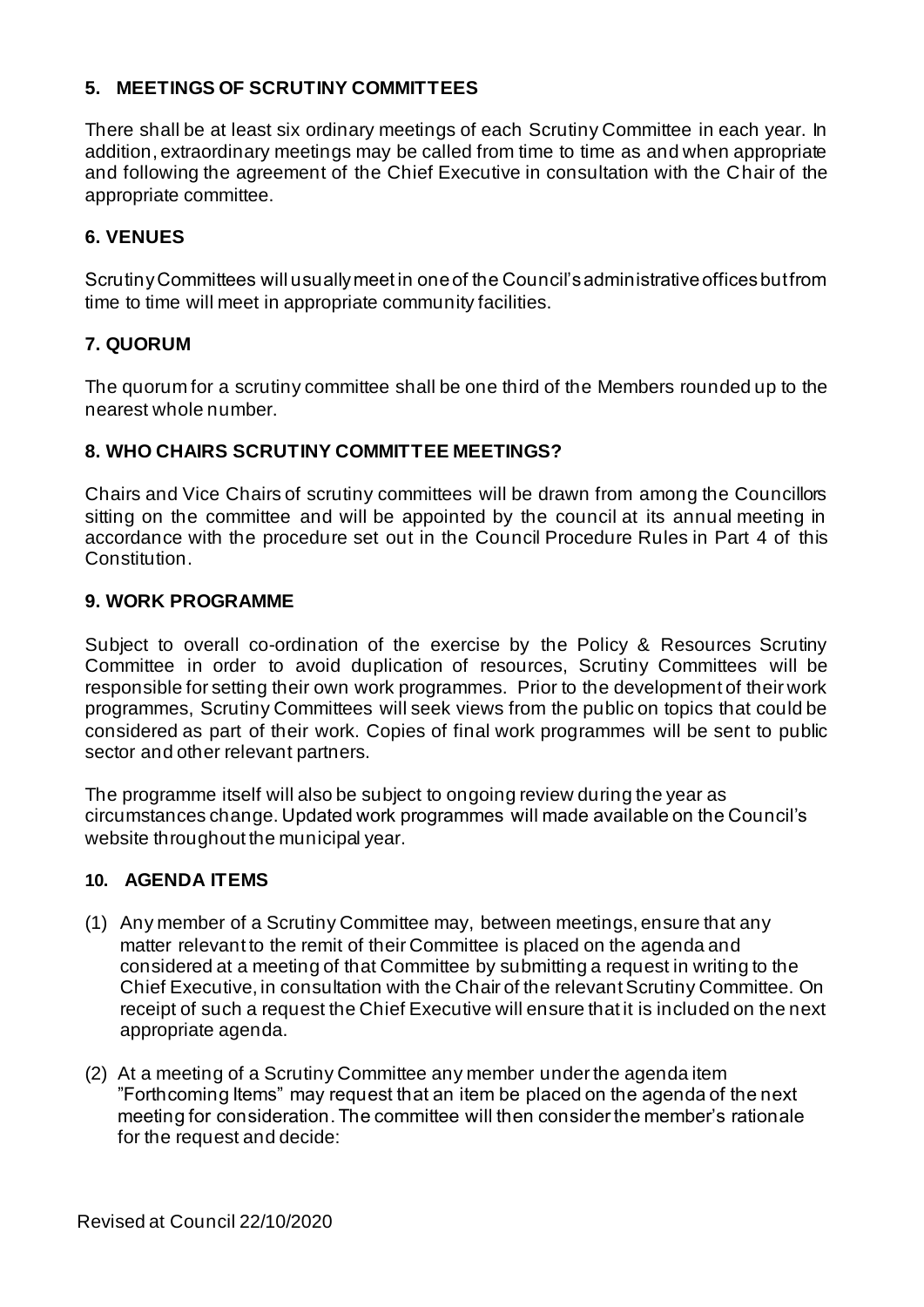i) to approve or disallow the request

ii) that they require additional information prior to considering the request

- (3) Any member of the public may request that an item relevant to the remit of a Scrutiny Committee may be placed on its agenda. A formal request will need to be submitted to the Council's Democratic Services Unit by 10 a.m. 7 clear working days before the date of the Committee meeting (i.e. clear days does not include the day the request is received or the day of the meeting). This will outline the nature of the item and why it should be considered at a Scrutiny Committee. The person submitting the request will be entitled to present this case in person. This request will be considered by the Scrutiny Committee at its next available meeting. The Committee will then decide whether the request is approved and included on a future agenda of a Committee or whether to reject the request. Feedback on the committee's decision regarding the request and the outcome of any scrutiny debate will be conveyed to the person submitting the request.
- (4) Any member of the public, if they are residents of the County, own a business located within the County or are employed within the County, may ask questions of the Scrutiny Committee at its ordinary meetings subject to notice of the question having been given by delivering it in writing or by electronic mail to the Council's Democratic Services Unit by 10 a.m. 7 clear working days before the date of the Committee meeting (i.e. clear days does not include the day the question is received or the day of the meeting) and the question being about a matter for which the County Council has a responsibility or which affects the County and being within the remit of the Committee. Each question must give the name and address of the questioner. The Chair will invite the questioner to put the question to the Committee. If the questioner who has submitted a written question is unable to be present, they may ask the Chair to put the question on their behalf, in which case the Chair may ask the question on the questioner's behalf, indicate that a written reply will be given or decide, in the absence of the questioner that the question will not be dealt with.

# **11. REPORTS FROM SCRUTINY COMMITTEES**

Once it has formed recommendations on proposals for review, a Scrutiny Committee will prepare a formal report and submit it to the Chief Executive for consideration by the Cabinet.

# **12. PRESENTATION OF TASK AND FINISH GROUP REPORTS**

Task and Finish Group interim and final reports will be presented by the Group's Chair to the Scrutiny Committee for consideration.

The final report will set out its recommendations in order of achievability with associated cost implications i.e.:

- What could be implemented immediately or in the very near future at none or very little cost
- What could be implemented in the middle term
- Long term goals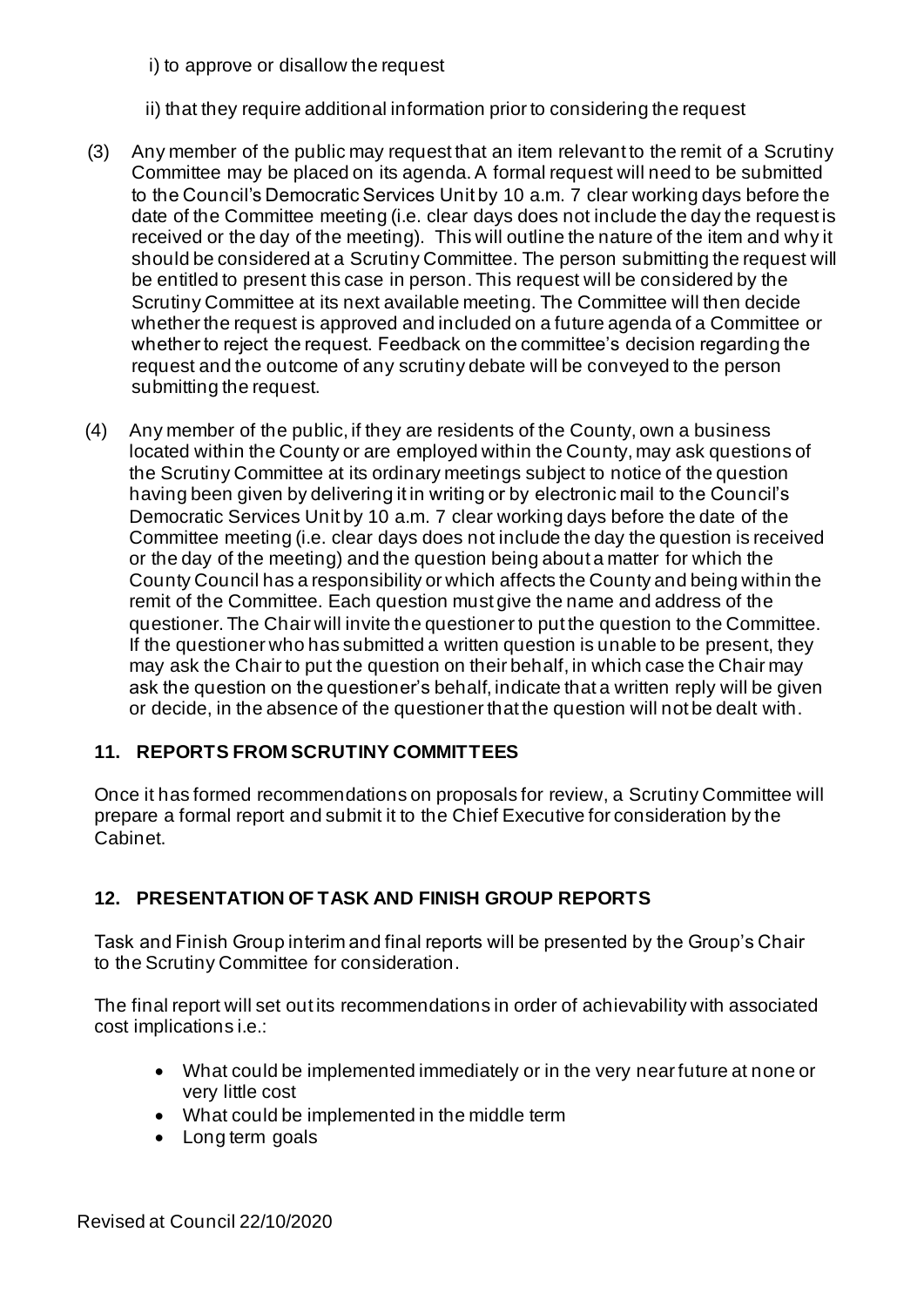The recommendations would also identify the Lead/Responsible Officers for implementing the immediate/short term recommendations and for drawing up and implementing a programme for the medium/long term recommendations.

Following adoption of the Group's final report and any further amendments or additional recommendations agreed by the Scrutiny Committee, the final report will initially be presented by the Chair of the Scrutiny Committee to Cabinet Members for an informal discussion. The Chair will give an overview of the task undertaken by the group and its findings and the Cabinet Members may provide an indication of any additional views they may have in respect of the report's findings. This will provide the Chair and supporting Officers with an opportunity to obtain additional information prior to the report being formally submitted to the Cabinet for consideration.

At the formal meeting of the Cabinet the Chair of the Scrutiny Committee will formally present the final report for the Cabinet's consideration and provide the Cabinet Members with an overview of the task undertaken, a brief description of the process followed and the findings.

Cabinet Members will then have the opportunity to question the Chair on the report's findings and consider the recommendations being put forward for consideration.

# **13. REPORTING CABINET AND COUNCIL DECISIONS**

Following consideration of a Scrutiny Committee's report and recommendations the Cabinet's decision will be reported back to the next meeting of the Scrutiny Committee.

In not adopting any recommendations submitted by a Scrutiny Committee the Cabinet should record the reasons for not doing so.

# **14. RIGHTS OF SCRUTINY COMMITTEE MEMBERS TO DOCUMENTS**

In addition to their rights as Councillors, members of Scrutiny Committees have the additional right to documents, and to notice of meetings as set out in the Access to Information Procedure Rules in Part 4 of this Constitution.

When dealing with crime and disorder matters, the Environmental & Public Protection Scrutiny Committee have a right to information from Responsible Authorities and Cooperating persons and bodies (as defined by Section 5 of the Crime and Disorder Act 1998) on written request. Information provided will be normally be de-personalised and will exclude information likely to prejudice legal proceedings or current or future operations.

# **15. MEMBERS AND OFFICERS GIVING ACCOUNT**

(a) Any Scrutiny Committee may scrutinise and review decisions made or actions taken in connection with the discharge of any Council and /or Cabinet functions. As well as reviewing documentation, in fulfilling the scrutiny role, it may request, any member of the Cabinet, the Head of Paid Service and/or any Director and /or Head of Service to attend before it to provide further explanation in respect of any matters within their remit: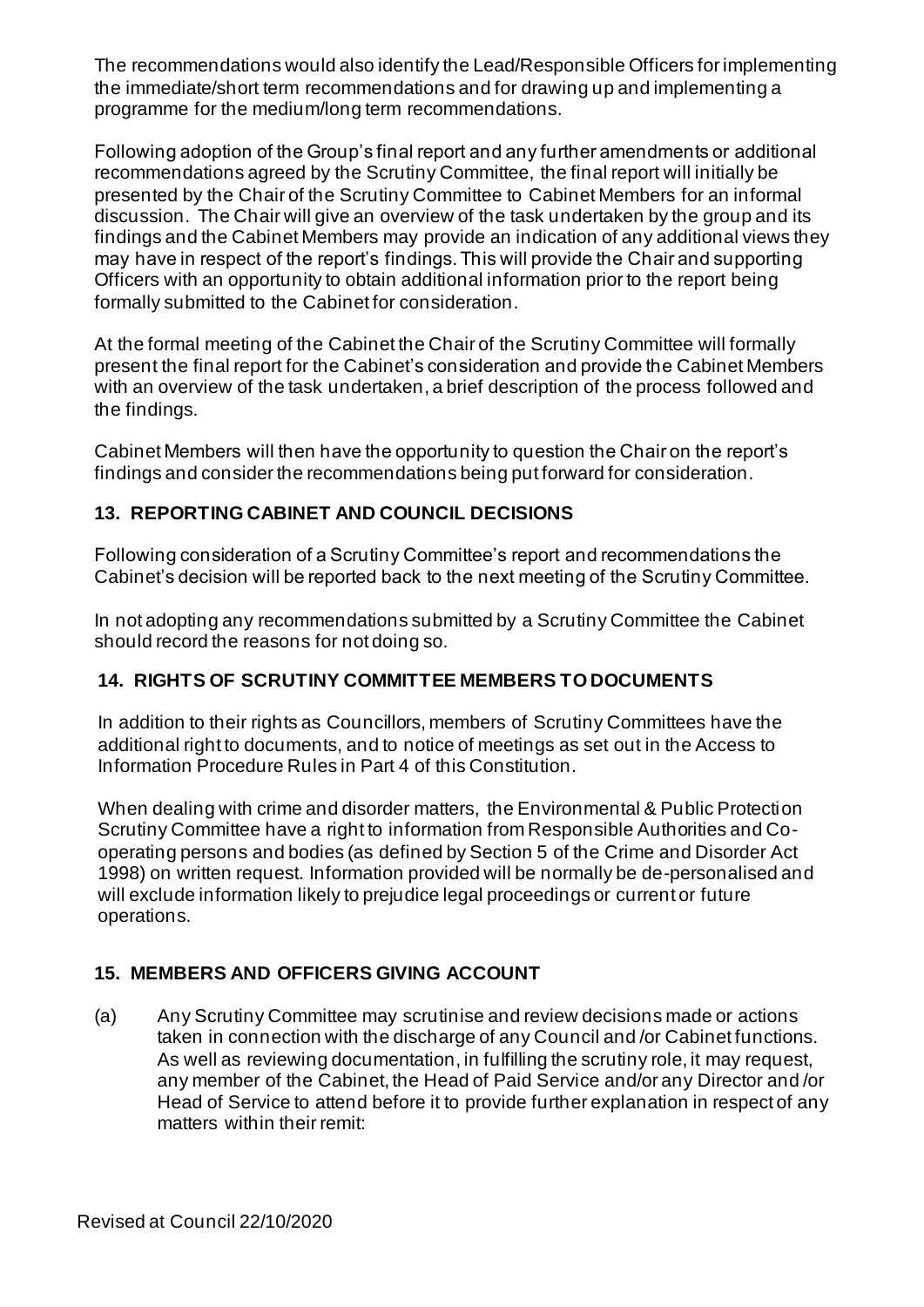- i) any particular decision or series of decisions; and/or
- ii) the extent to which the actions taken implement Council policy; and/or
- iii) their performance;

and it is the duty of those persons to attend if so required.

- (b) Where any member or officer is required to attend a Scrutiny Committee under this provision, the Chair of that committee will inform the Chief Executive who will inform the member or officer in writing giving at least 15 working days notice of the meeting at which he/she is required to attend. The notice will state the nature of the item on which he/she is required to attend to give account and whether any papers are required to be produced for the committee. Where the account to be given to the committee will require the production of a report, then the member or officer concerned will be given an additional fifteen working days to allow for preparation of that documentation.
- (c) Where, in exceptional circumstances, the member or officer is unable to attend on the the required date, then the Scrutiny Committee shall, in consultation with the member or officer, arrange a convenient alternative date for attendance.

# **16. OFFICER ATTENDANCE AT MEETINGS OF SCRUTINY COMMITTEES**

There is no requirement for Directors or Heads of Service to routinely attend meetings of Scrutiny Committees. However, Heads of Service and/or other relevant officers, whose attendance has been requested by the Chair, or who have produced materials for consideration by the Committee will be expected to attend.

Once an Officer's item of business has been considered by the committee they will, with the Chair's agreement, then withdraw from the meeting.

# **17. CABINET MEMBER ATTENDANCE AT MEETINGS OF SCRUTINY COMMITTEES**

There is no requirement for Cabinet Members to routinely attend meetings of Scrutiny Committees.

Cabinet Members will normally be expected to attend meetings of the Scrutiny Committee to allow scrutiny of their respective portfolios in relation to decisions taken. Cabinet Members will present reports and answer questions in relation to proposed decisions that have been included within the Forward Plan/included on the agenda. Cabinet Members may call upon Officers to provide additional information on operational issues.

Cabinet Members are encouraged at Scrutiny Committee meetings to avail themselves of every opportunity to gauge the views of non-Executive Members on any issues falling within their remit. A close working relationship and an open exchange of views will be of particular importance to the Cabinet Member, Scrutiny Chairs and Vice Chairs and to Scrutiny Members, where consideration is being given to the development of the Council's budget or policy framework.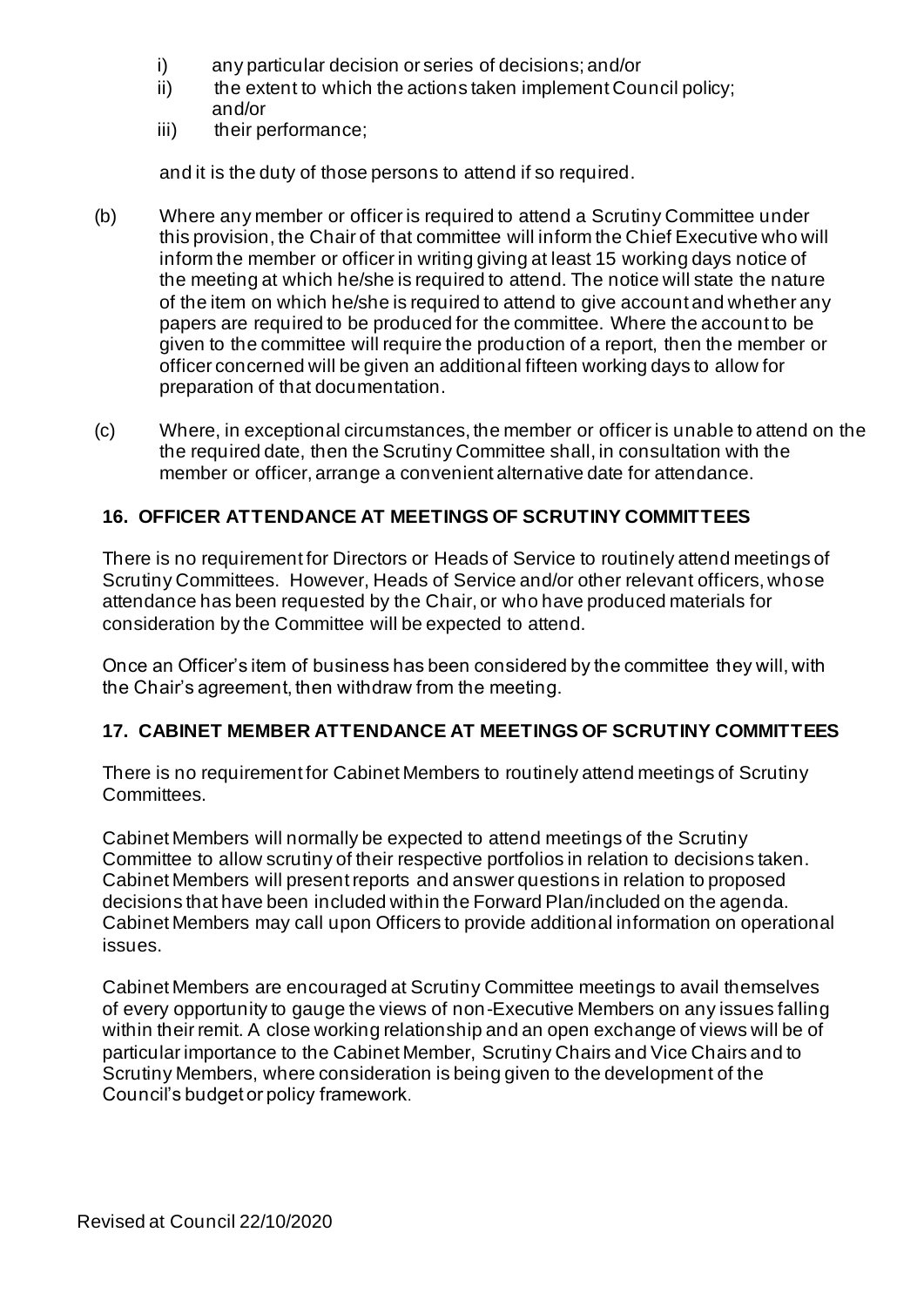#### **18. SCRUTINY PARTICIPANTS**

A Scrutiny Committee may invite members of the public or representatives of other bodies to address it and to discuss issues of local concern and/or answer questions.

A member of the public may also request to submit either written or verbal evidence to a Scrutiny Committee, Joint Overview and Scrutiny Committee or a Scrutiny Committee Task and Finish Group in support of a scrutiny topic or review or Call-in request (see Article 6.6 Call-in procedures).

A formal request will need to be submitted to the Council's Democratic Services Unit by a minimum of seven working days before the date of the Committee meeting. This request will outline the nature and purpose of the evidence to be provided at the meetin g.

The Chair, in conjunction with the Monitoring Officer, can decide to refuse a request if this is considered to be potentially vexatious, discriminatory, inappropriate or unreasonable. The justification for the refusal will be communicated to the person making the request.

The Chair will allocate a timeslot on the agenda for verbal evidence from the member of the public. The Chair will have discretion to stop a speaker at any time in proceedings if, in their view, a speaker is making comments that are, or appear to be, defamatory, vexatious, discriminatory or offensive.

Where evidence has been submitted, the outcome of the scrutiny debate or review will be communicated to the individual in question.

Council recognises the need to support participants invited to attend Scrutiny Committees and Scrutiny Task & Finish Groups and the valuable contribution that they will make to the scrutiny process.

A Charter and Guidance for Participants has therefore been drawn up which sets out:

- what participants can expect when attending a Scrutiny Committee / Task & Finish Group meeting;
- the steps that will be taken to keep participants informed about the procedure; and
- what will be expected of participants throughout the scrutiny process they are involved in.

# **19. CALL-IN**

The procedures for call in are set out in Article 6.6 of Part 2 of this Constitution.

# **20. PROHIBITION OF WHIPPED VOTES AND DECLARATION OF PARTY WHIPS**

When considering any matter in respect of which a member of a Scrutiny Committee is subject to a party whip the member must declare the existence of the whip and the nature of it before the commencement of the committee's deliberations on the matter. The declaration, and the detail of the whipping arrangements, shall be recorded in the minutes of the meeting.

Revised at Council 22/10/2020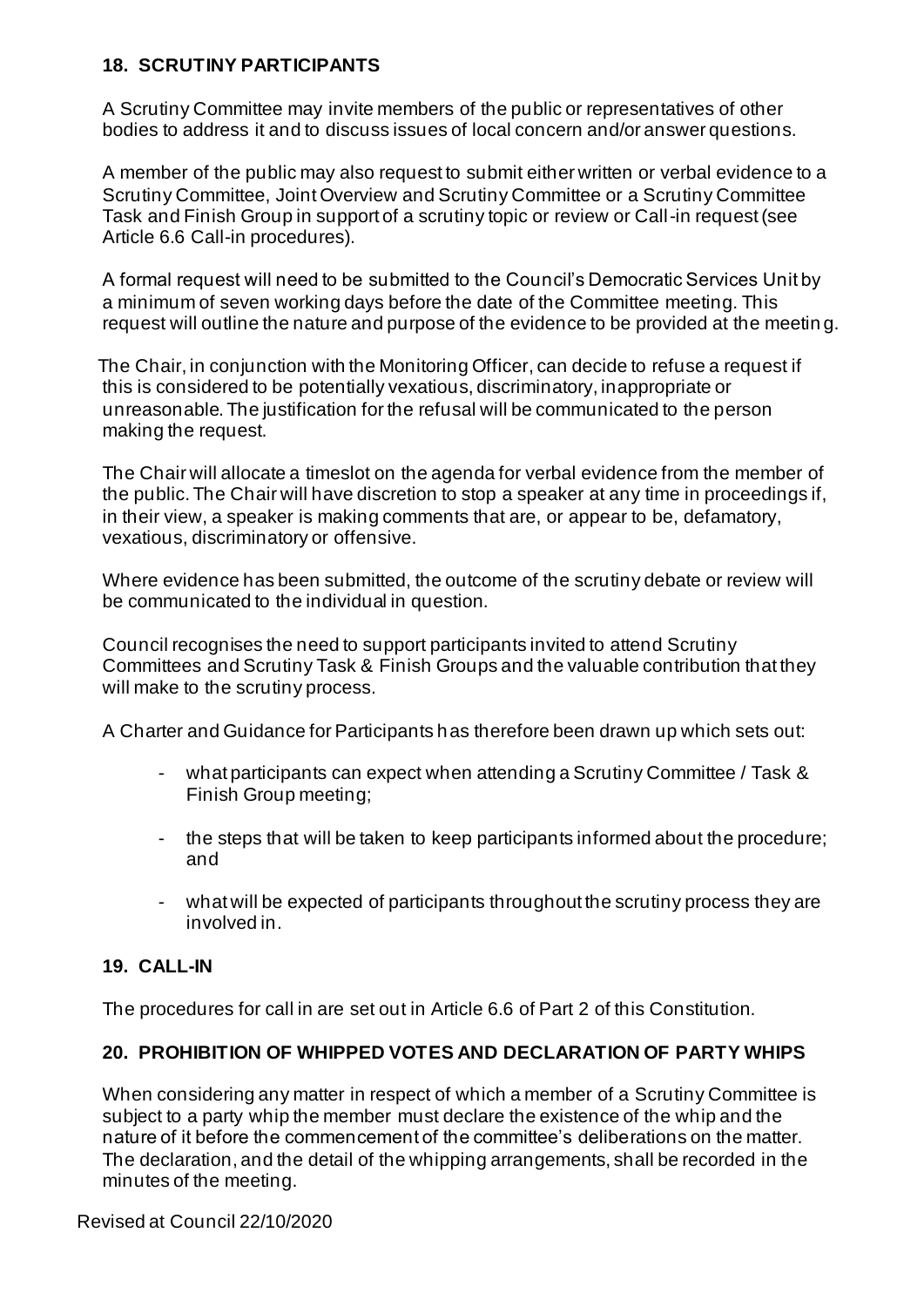A member of a Scrutiny Committee shall not be allowed to vote in any matter if he or she is subject to a party whip in respect of that matter. If a decision made with a party whip declared is materially affected, it should be treated as if it has not been made.

# **21. PROCEDURE AT SCRUTINY COMMITTEE MEETINGS**

- (a) Scrutiny Committees shall consider the following business:
	- i) Declarations of interest;
	- ii) Declarations of prohibited party whips;
	- iii) Receive questions on notice from, and provide answers to, the public (in accordance with 10(4) above);
	- iv) Consideration of any matter referred to the committee for a decision in relation to call in of a decision or other matters referred to the committee by members of the public and through the Councillor Call for Action and Local Crime and Disorder referral process;
	- v) Responses of the Cabinet to reports and requests of the Scrutiny Committee on a quarterly basis;
	- vi) Forthcoming items;
	- vii) The business otherwise set out on the agenda for the meeting;
	- viii Minutes of the last meeting.
- (b) Where a Scrutiny Committee conducts reviews or considers other matters, the committee may invite individuals, representatives of key partner organisations or other outside bodies to attend and give evidence at committee meetings. The meetings of the committees will be conducted in accordance with the following principles:
	- i) that the review will be conducted fairly and all members of the committee will be given the opportunity to ask questions of participants, and to contribute and speak;
	- ii) that those assisting the committee by giving evidence will be treated with respect and courtesy; and
	- iii) that the review will be conducted so as to maximise the efficiency of the process.
- (c) Following any review, a committee will prepare a report, for submission to the Cabinet and/or Council as appropriate and shall make its report and findings public.